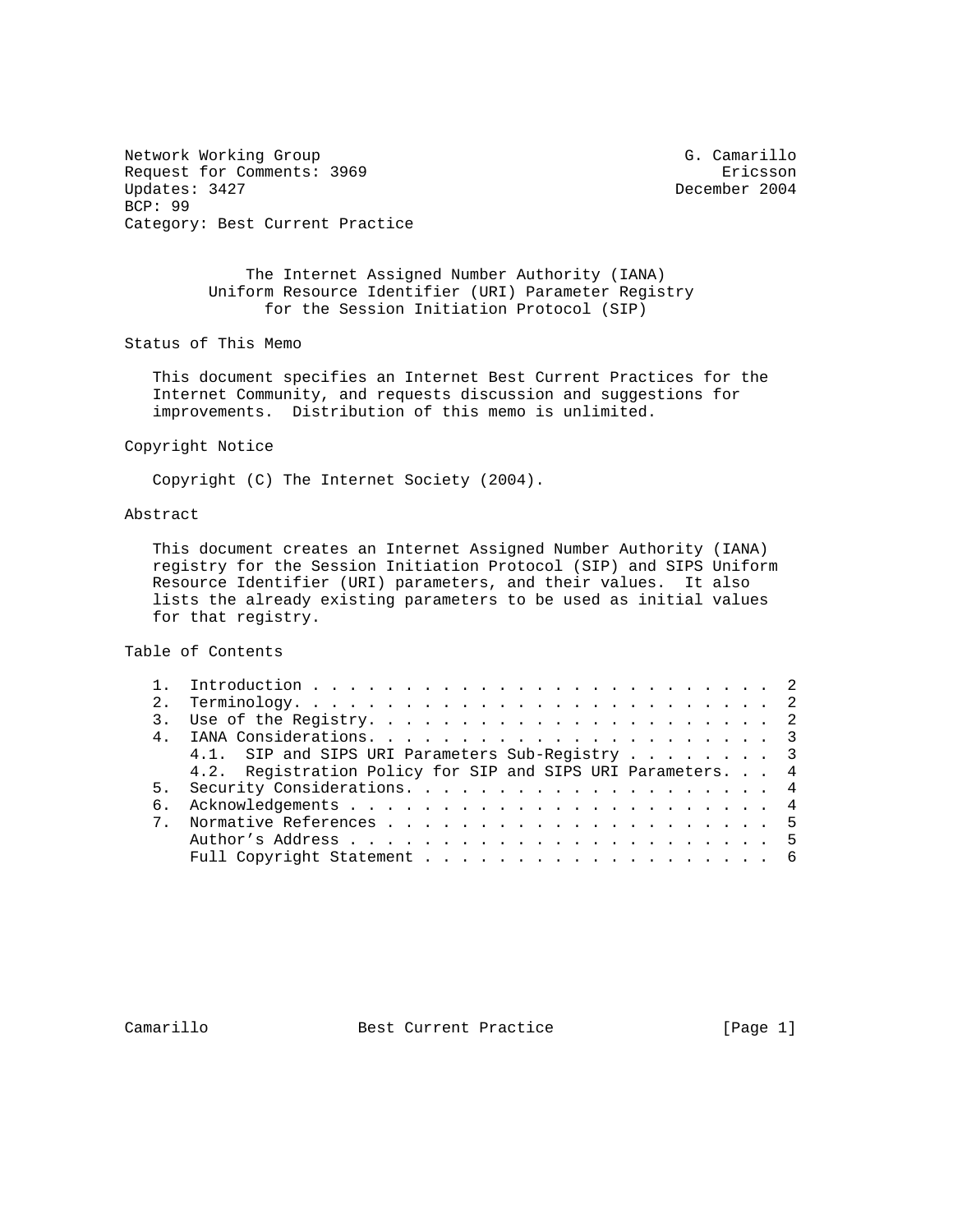1. Introduction

 RFC 3261 [1] allows new SIP URI and SIPS URI parameters, and new parameter values to be defined. However, RFC 3261 omitted an IANA registry for them. This document creates such a registry.

 RFC 3427 [2] documents the process to extend SIP. This document updates RFC 3427 by specifying how to define and register new SIP and SIP URI parameters and their values.

2. Terminology

 In this document, the key words "MUST", "MUST NOT", "REQUIRED", "SHALL", "SHALL NOT", "SHOULD", "SHOULD NOT", "RECOMMENDED", "MAY", and "OPTIONAL" are to be interpreted as described in BCP 14, RFC 2119 [3] and indicate requirement levels for compliant SIP implementations.

3. Use of the Registry

 SIP and SIPS URI parameters and values for these parameters MUST be documented in a standards-track RFC in order to be registered by IANA. This documentation MUST fully explain the syntax, intended usage, and semantics of the parameter. The intent of this requirement is to assure interoperability between independent implementations, and to prevent accidental namespace collisions between implementations of dissimilar features.

 Note that this registry, unlike other protocol registries, only deals with parameters and parameter values defined in RFCs (i.e., it lacks a vendor-extension tree). RFC 3427 [2] documents concerns with regards to new SIP extensions which may damage security, greatly increase the complexity of the protocol, or both. New parameters and parameter values need to be documented in RFCs as a result of these concerns.

 RFCs defining SIP URI, SIPS URI parameters, or parameter values MUST register them with IANA as described below.

 Registered SIP and SIPS URI parameters and their values are to be considered "reserved words". In order to preserve interoperability, registered parameters MUST be used in a manner consistent with that described in their defining RFC. Implementations MUST NOT utilize "private" or "locally defined" URI parameters that conflict with registered parameters.

Camarillo Best Current Practice [Page 2]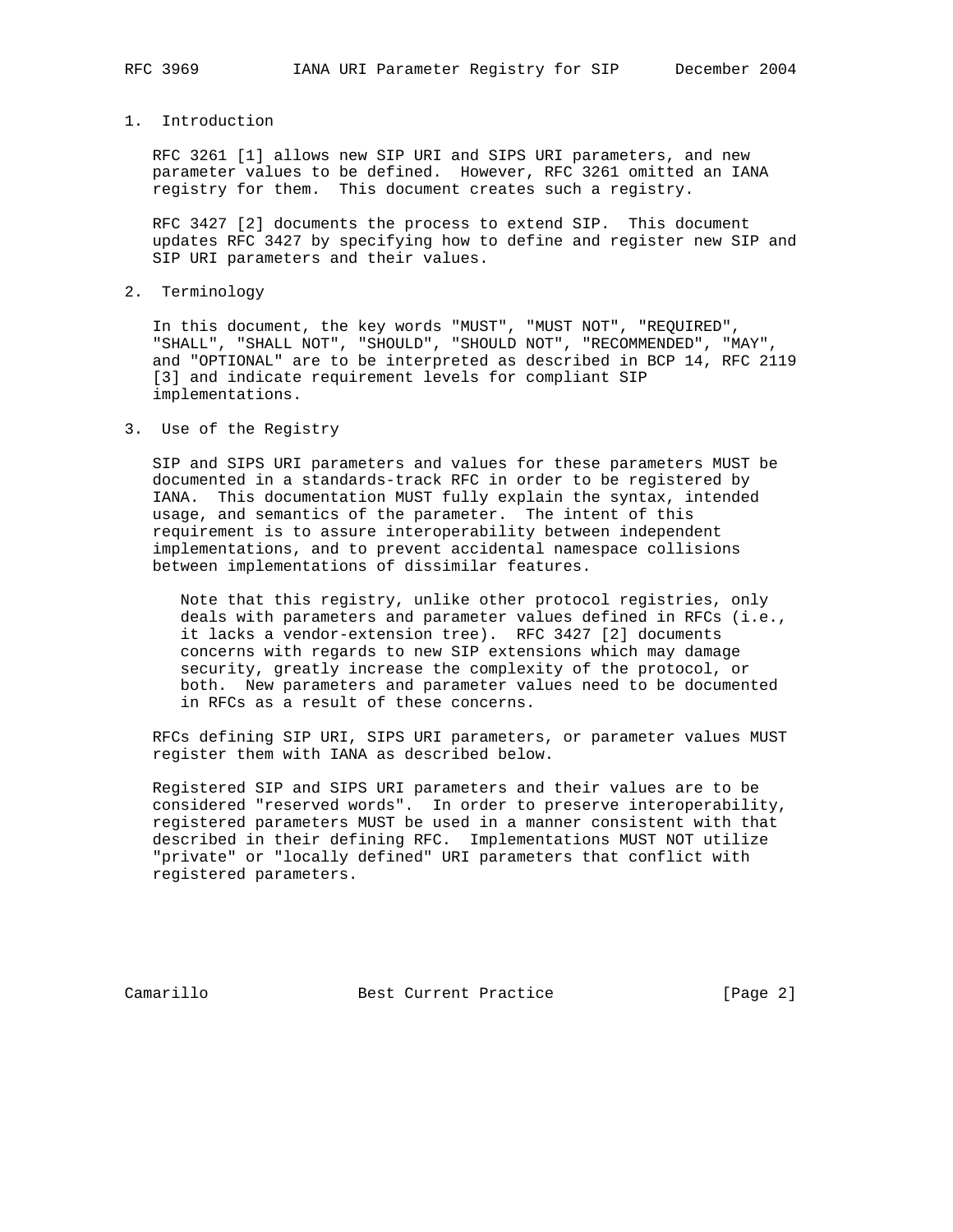Note that although unregistered SIP and SIPS URI parameters may be used in implementations, developers are cautioned that usage of such parameters is risky. New SIP and SIPS URI parameters and new values for them may be registered at any time, and there is no assurance that these new registered URI parameters will not conflict with unregistered parameters currently in use.

 Some SIP and SIPS URI parameters only accept a set of predefined parameter values. For example, a parameter indicating the transport protocol in use may only accept the predefined tokens TCP, UDP, and SCTP as valid values. Registering all parameter values for all SIP and SIPS URI parameters of this type would require a large number of subregistries. Instead, we have chosen to register URI parameter values by reference. That is, the entry in the URI parameter registry for a given URI parameter contains references to the RFCs defining new values of that parameter. References to RFCs defining parameter values appear in double brackets in the registry.

 So, the SIP and SIPS URI parameter registry contains a column that indicates whether or not each parameter only accepts a set of predefined values. Implementers of parameters with a "yes" in that column need to find all the valid parameter values in the RFCs provided as references.

4. IANA Considerations

 Section 27 of RFC 3261 [1] creates an IANA registry for method names, header field names, warning codes, status codes, and option tags. This specification creates a new sub-registry under the SIP Parameters registry.

- o SIP/SIPS URI Parameters
- 4.1. SIP and SIPS URI Parameters Sub-Registry

 New SIP and SIPS URI parameters and new parameter values are registered by the IANA. When registering a new SIP or SIPS parameter or a new value for a parameter, the following information MUST be provided.

- o Name of the parameter.
- o Whether the parameter only accepts a set of predefined values.
- o Reference to the RFC defining the parameter and to any RFC that defines new values for the parameter. References to RFCs defining parameter values appear in double brackets in the registry.

Camarillo Best Current Practice [Page 3]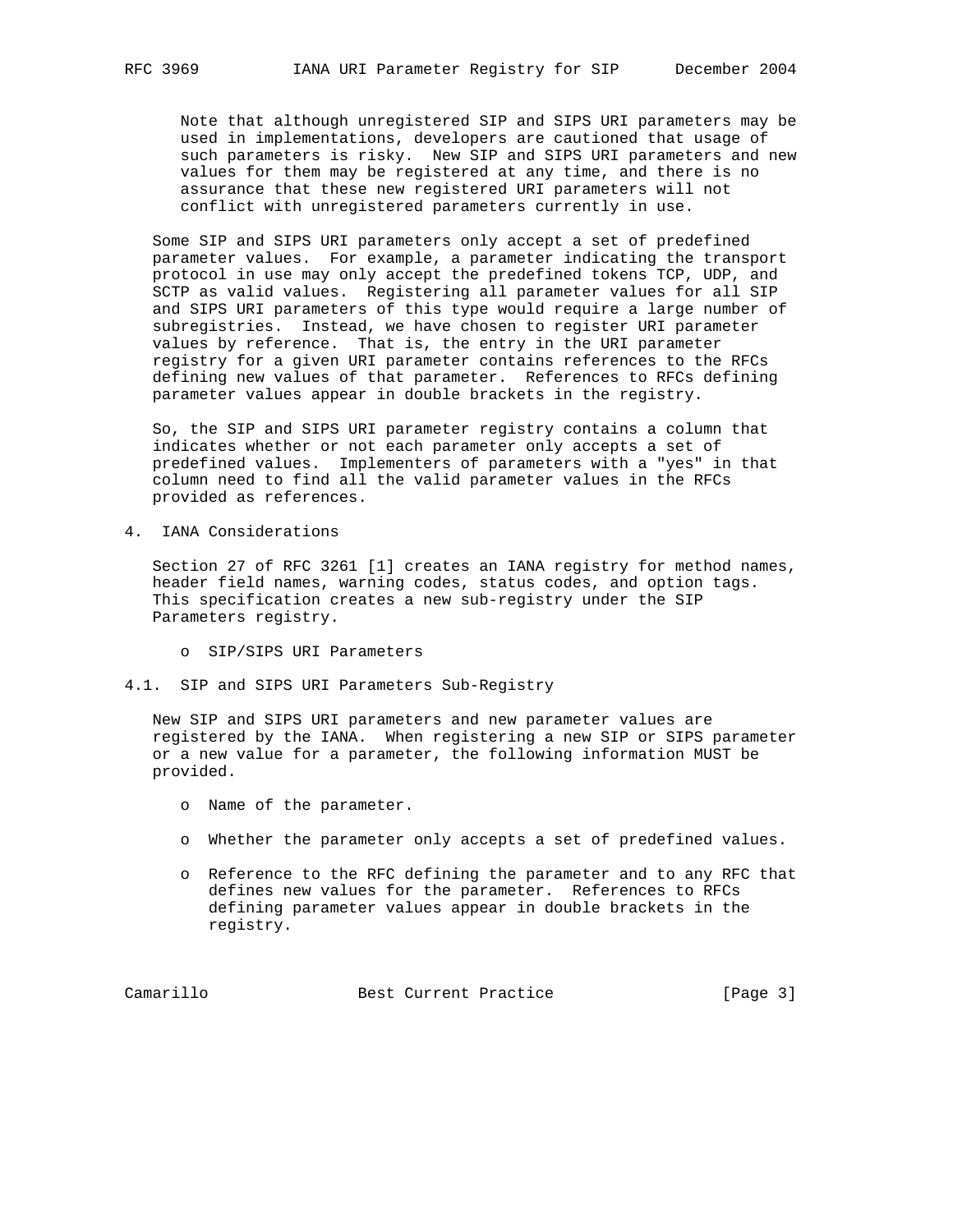Table 1 contains the initial values for this sub-registry.

Parameter Name Predefined Values Reference

| comp      | Yes | [RFC 3486] |
|-----------|-----|------------|
| Τr        | No  | [RFC 3261] |
| maddr     | No  | [RFC 3261] |
| method    | Yes | [RFC 3261] |
| transport | Yes | FRFC 32611 |
| ttl       | No  | [RFC 3261] |
| user      | Yes | FRFC 32611 |
|           |     |            |

Table 1: IANA SIP and SIPS URI parameter sub-registry

 Note that any given parameter name is registered both as a SIP and as a SIPS URI parameter. Still, some parameters may not apply to one of the schemes. We have chosen to register any parameter as both a SIP and SIPS URI parameter anyway to avoid having two parameters with the same name, one applicable to SIP URIs and one to SIPS URIs, but with different semantics. Implementors are urged to read the parameter specifications for a detailed description of the semantics of any parameter.

4.2. Registration Policy for SIP and SIPS URI Parameters

 As per the terminology in RFC 2434 [4], the registration policy for SIP and SIPS URI parameters shall be "Specification Required".

 For the purposes of this registry, the parameter for which IANA registration is requested MUST be defined by a standards-track RFC.

5. Security Considerations

 The registry in this document does not in itself have security considerations. However, as mentioned in RFC 3427, an important reason for the IETF to manage the extensions of SIP is to ensure that all extensions and parameters are able to provide secure usage. The supporting RFC publications for parameter registrations described this specification MUST provide detailed security considerations for them.

6. Acknowledgements

 Jonathan Rosenberg, Henning Schulzrinne, Rohan Mahy, Dean Willis, and Allison Mankin provided useful comments on this document.

Camarillo Best Current Practice [Page 4]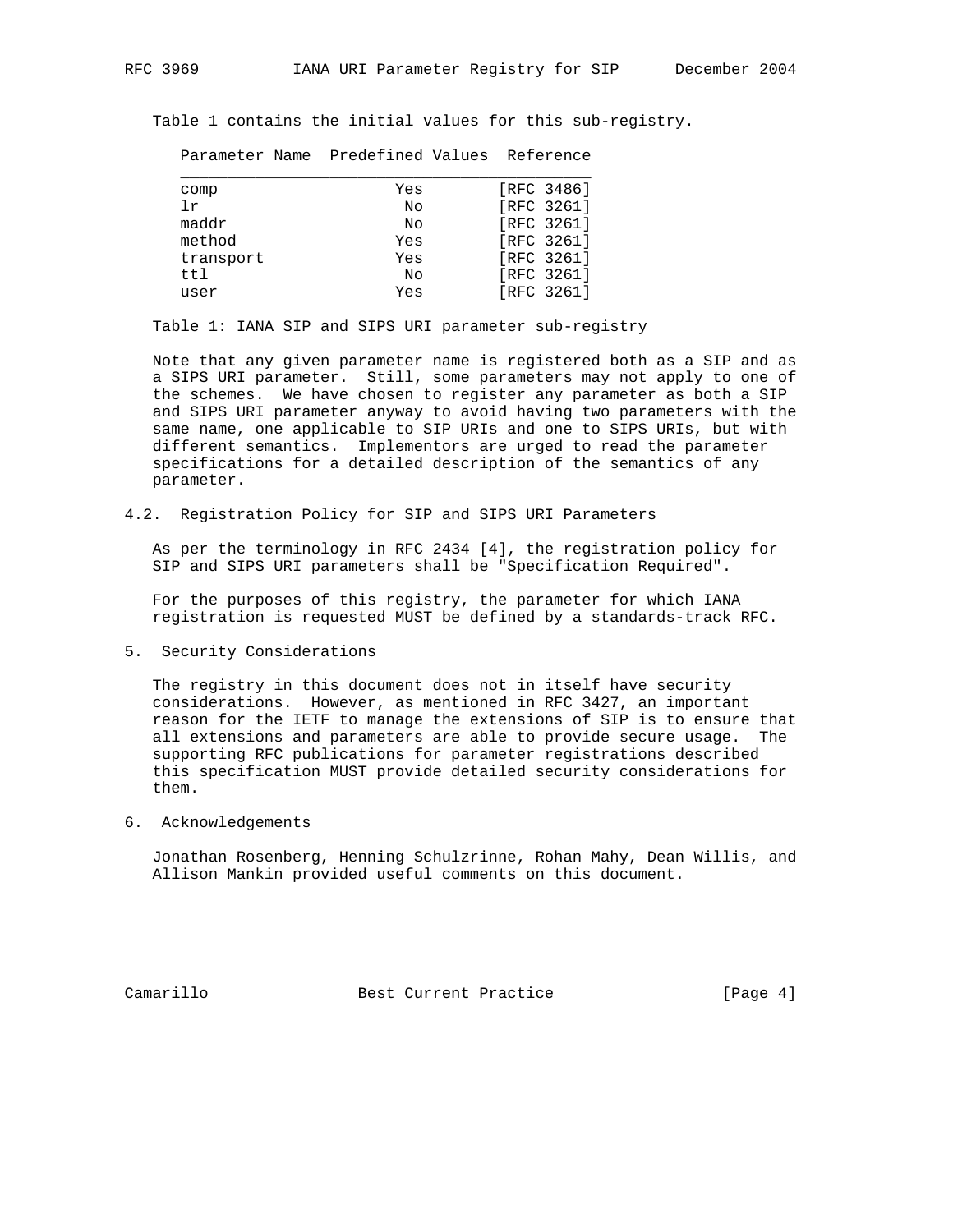- 7. Normative References
	- [1] Rosenberg, J., Schulzrinne, H., Camarillo, G., Johnston, A., Peterson, J., Sparks, R., Handley, M., and E. Schooler, "SIP: Session Initiation Protocol", RFC 3261, June 2002.
	- [2] Mankin, A., Bradner, S., Mahy, R., Willis, D., Ott, J., and B. Rosen, "Change Process for the Session Initiation Protocol (SIP)", BCP 67, RFC 3427, December 2002.
	- [3] Bradner, S., "Key words for use in RFCs to Indicate Requirement Levels", BCP 14, RFC 2119, March 1997.
	- [4] Narten, T. and H. Alvestrand, "Guidelines for Writing an IANA Considerations Section in RFCs", BCP 26, RFC 2434, October 1998.

Author's Address

 Gonzalo Camarillo Ericsson Advanced Signalling Research Lab. FIN-02420 Jorvas Finland

EMail: Gonzalo.Camarillo@ericsson.com

Camarillo Best Current Practice [Page 5]